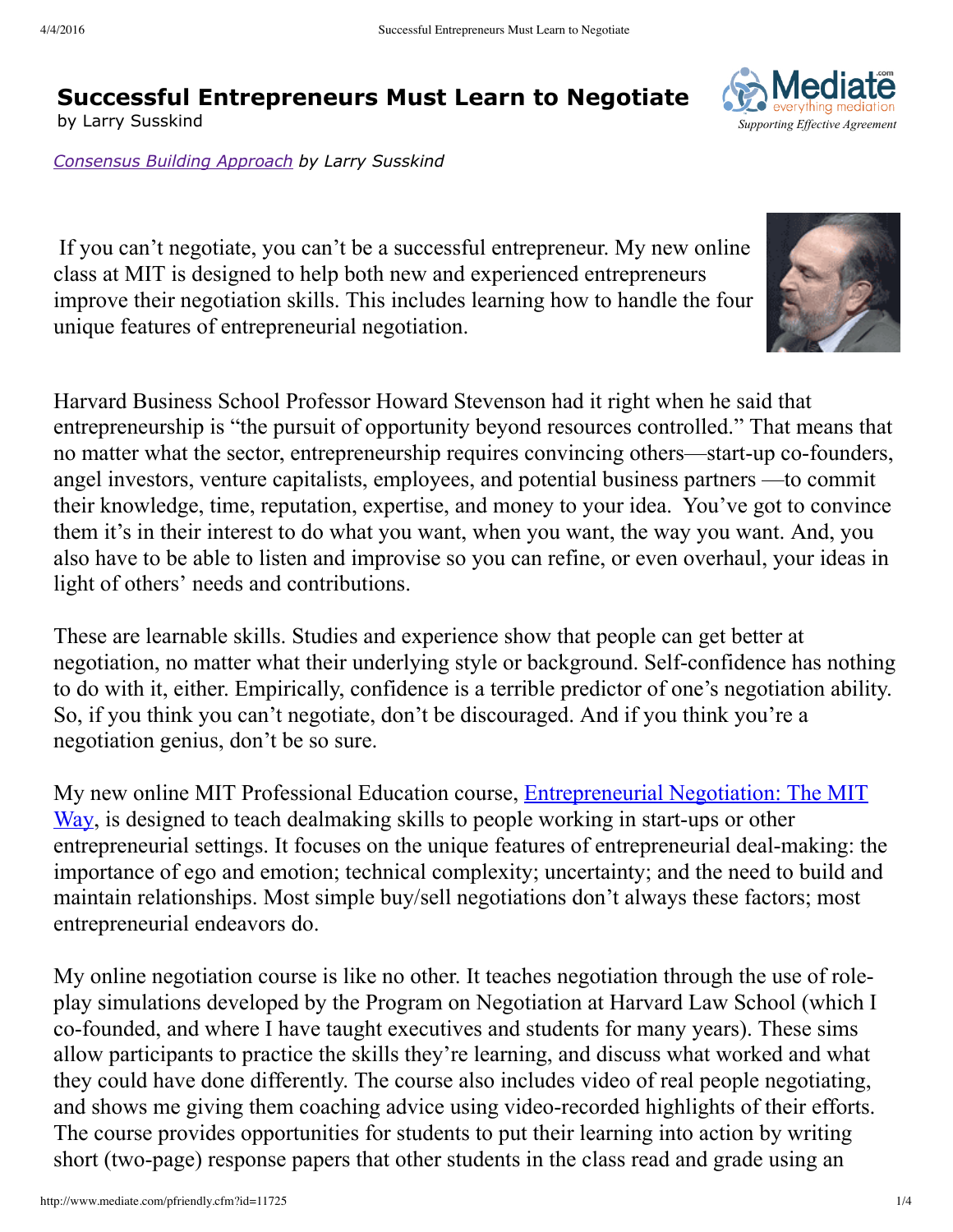assigned template.

It is not possible to learn negotiation skills without practicing. And, it is best to practice with someone you can talk to afterwards. So, everyone who registers is urged to have a buddy register with them, so that they can complete four face-to-face practice negotiations. For those who can't co-register with a buddy, we have other ways to help you practice.

The course focuses on the four unique features of entrepreneurial negotiations:

## (1) Ego and Emotion

Anyone who invents or creates something tends to become attached to it—maybe even a little protective or defensive about it. After all, they're proud of what they produced—which they understand better than anyone—and have their own ideas about the best way to proceed. They are likely to get upset if someone else even appears to downplay its value. Entrepreneurial negotiations, therefore, almost always involve some degree of defensiveness on the part of the proposer or creator. On the other side, negotiation counterparts, such an investors, tend to have a healthy skepticism about the claims any inventor is making. After all, a large percentage of all new businesses and new ideas fail. Put these two together, and talks are likely to be delicate, perhaps even escalating into increasingly bold claims and deeper skepticism. Such interactions can lead to bruised egos.

Why does this happen? Psychologist Lee Ross at UCLA has identified an important cognitive bias that applies in these situations—reactive devaluation. It causes all of us to automatically question the legitimacy of anything proposed by a negotiating partner. An inventor is inclined to mistrust the statements made by the other side about his or her invention. While investors or business partners almost always start out skeptical about the claims made by an inventor.

There are a number of strategies and techniques that can be used to counteract important emotional and cognitive dynamics like reactive devaluation. Entrepreneurial Negotiation: The MIT Way gives budding entrepreneurs a chance to learn and practice these deal-saving techniques.

### (2) Technical Complexity

Many start-ups are built around a technical insight or design. These may involve innovative hardware or software, or a complicated new application of old tools to solve a tricky problem, or capture an untapped market segment. Despite plenty of exceptions, potential investors or business partners rarely have the same specialized expertise as the inventors with whom they are negotiating. That's why investors often rely on experts of their own to test and vet whatever is being proposed. Asymmetries in technical understanding and the involvement of skeptical experts working for the other side can create difficulties.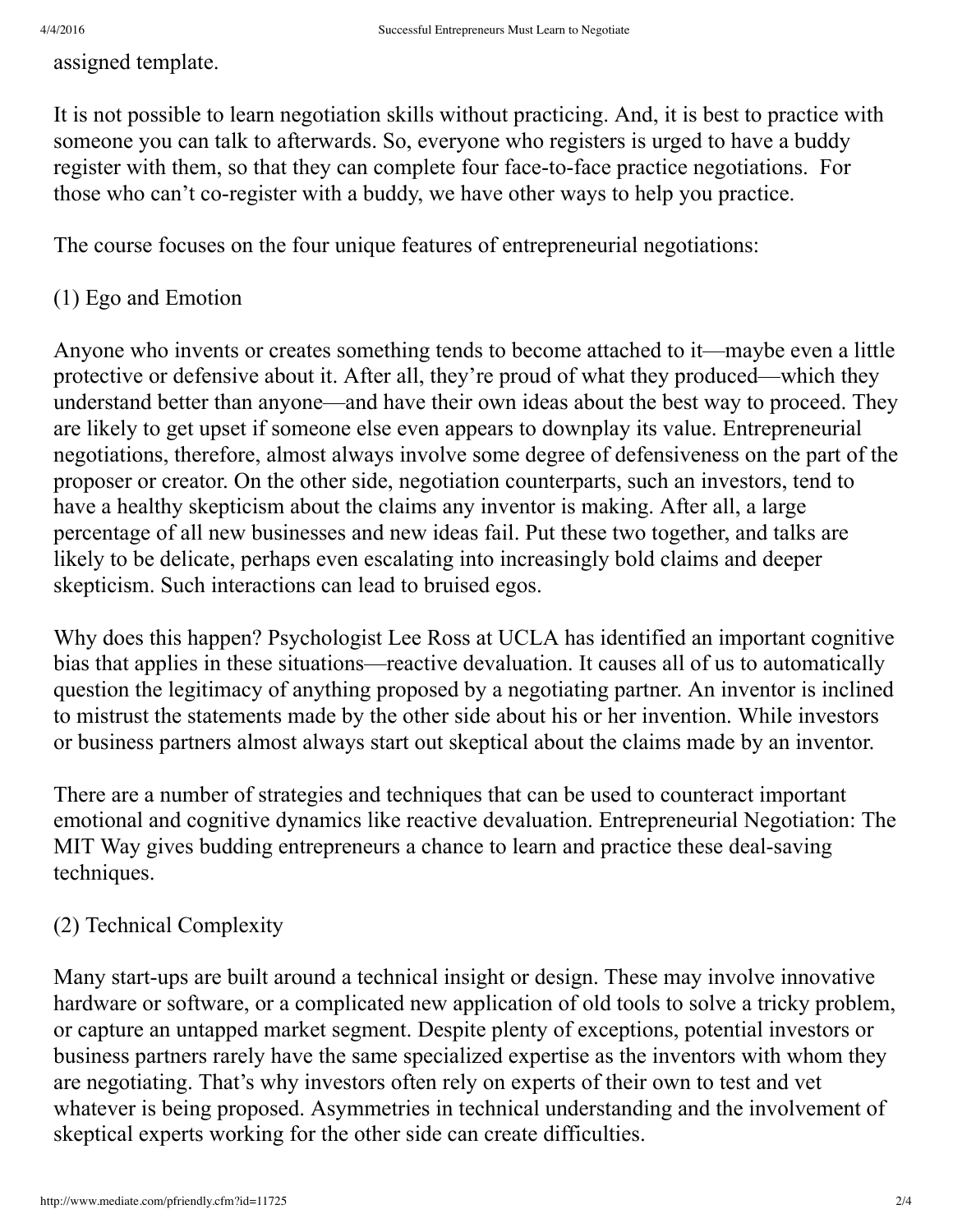For example, experts selected by an investor or potential business partner may represent a particular school of thought on a technical matter that causes them to be skeptical of what is being proposed. When this happens, the inventor has to work especially hard to win over the other side's expert. Moreover, even in the face of a great idea, an investor's technical expert might remain skeptical, just to prove his or her worth, reflecting more of a bias than an objective evaluation of whatever is being proposed. In such situations, the entrepreneur will end up negotiating not only with the investor but also, indirectly, with what we call the investor's or partner's "back table."

To negotiate with a back table (even indirectly), entrepreneurs have to find a way to make sure claims about their product or service, based on technical or scientific tests they have done themselves, are convincing. They know the strengths and weaknesses of the tests inside and out. Unfortunately, given typical negotiation dynamics, their results may fail to persuade a back table for the reasons mentioned above. Entrepreneurial Negotiation: The MIT Way teaches "joint fact-finding" – a technique for overcoming this problem.

### (3) Uncertainty

Entrepreneurship turns on innovation, and innovation is ripe with uncertainty. The usual argument in favor of something innovative is that no one has ever tried it before. The argument against it is also that no one has ever tried it before. All this uncertainty creates both risk and opportunity. Both are magnified by technical complexity in fast-changing markets and shifting business environments.

Especially at a start-up, reasonable minds can disagree about how to manage uncertainty. Experimentation and creativity help, of course. But in negotiations, investors and entrepreneurs sometimes turn to another tool to resolve their different estimates of what is likely to happen. Instead of trying to negotiate agreements based on whose forecast is more likely to be correct—e.g., how fast the user base will grow, how soon the company will become profitable, when the next round of funding might arrive, how fast the company can scale up its presence or production—the parties can use "contingent agreements." These bridge competing forecasts by spelling out what both sides agree should happen regardless of which scenario is correct. In Entrepreneurial Negotiation: The MIT Way, I examine the best ways of using contingent agreements as a hedge against uncertainty.

### (4) Relationships

At the conclusion of many buy-sell negotiations, the parties are glad they never have to see each other again. Entrepreneurial negotiations, on the other hand, often require ongoing relationships. Managers need to keep talking to their board of directors; founders need to talk to venture capitalists more than just once. Once they have worked together for a while, they may part company; until then, though, they are best off behaving as if they will have to